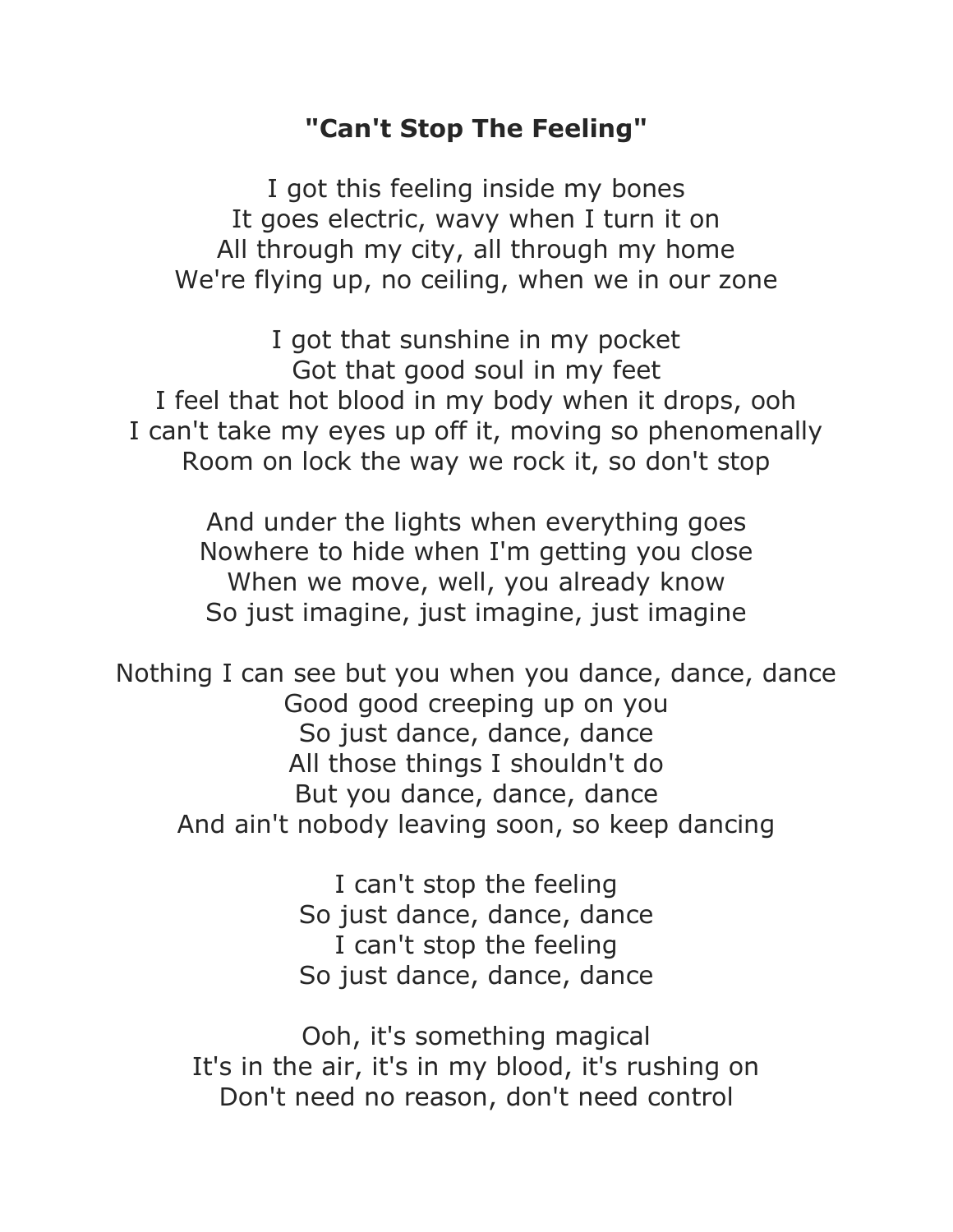I fly so high, no ceiling, when I'm in my zone

'Cause I got that sunshine in my pocket Got that good soul in my feet I feel that hot blood in my body when it drops, ooh I can't take my eyes up off it, moving so phenomenally Room on lock the way we rock it, so don't stop

> And under the lights when everything goes Nowhere to hide when I'm getting you close When we move, well, you already know So just imagine, just imagine, just imagine

Nothing I can see but you when you dance, dance, dance Good good creeping up on you So just dance, dance, dance, All those things I shouldn't do But you dance, dance, dance And ain't nobody leaving soon, so keep dancing

> I can't stop the feeling So just dance, dance, dance I can't stop the feeling So just dance, dance, dance I can't stop the feeling So just dance, dance, dance I can't stop the feeling So keep dancing

> > I can't stop the I can't stop the

> > I can't stop the